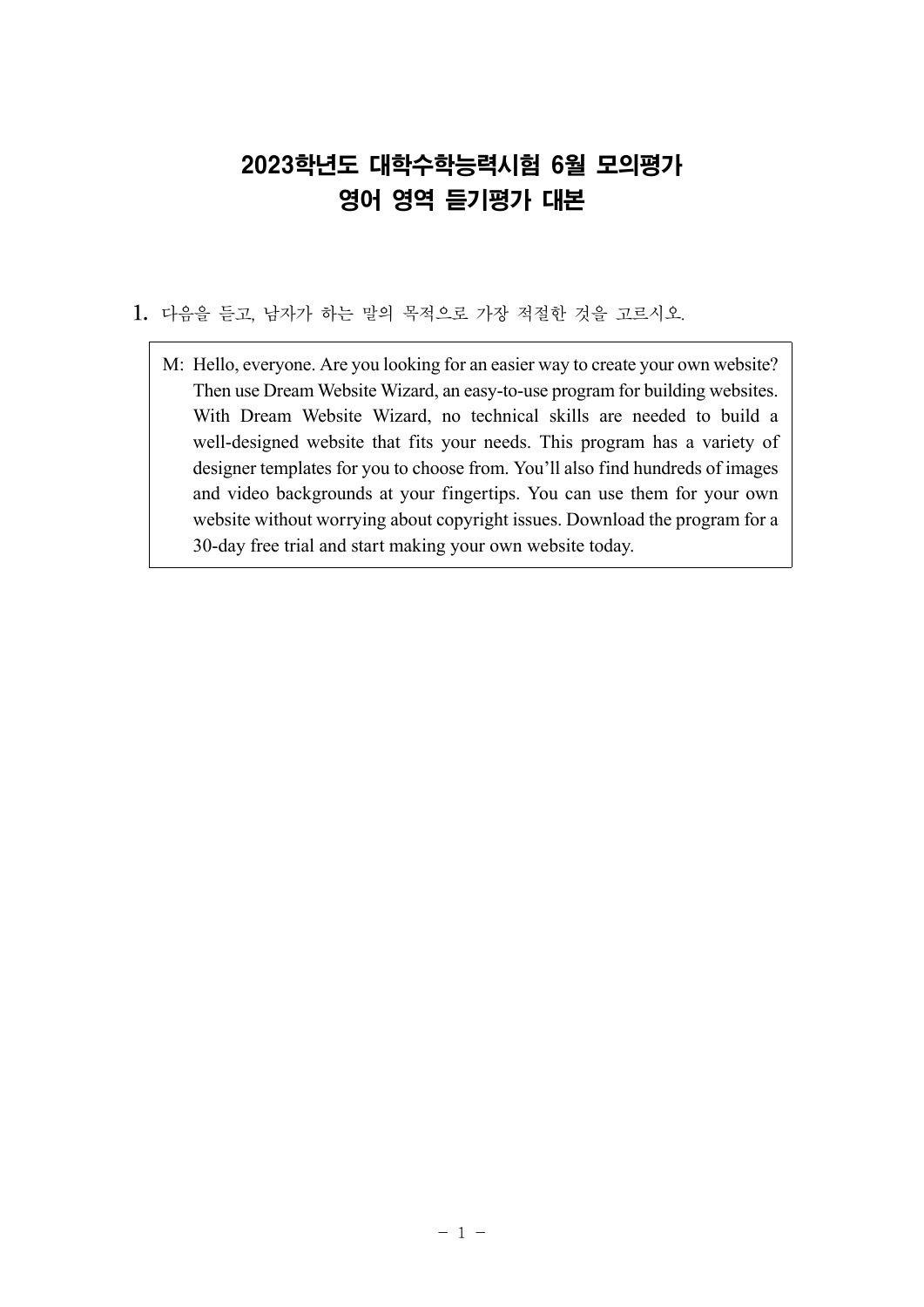- 2. 대화를 듣고, 여자의 의견으로 가장 적절한 것을 고르시오.
	- M: Hi, honey. I bought these carrots on my way home.
	- W: Great. We can add roasted carrots to our dinner.
	- M: Well, isn't it healthier to eat vegetables raw rather than cooked?
	- W: Not necessarily. Some vegetables are healthier for us when cooked.
	- M: What do you mean?
	- W: For example, by roasting carrots and tomatoes, it helps us to receive more substances that are good for our health.
	- M: Oh, really? What other vegetables are better when cooked?
	- W: When we steam broccoli and cabbage, they release a compound that helps to prevent certain types of cancer.
	- M: I see. That's why you always put steamed broccoli in our salad.
	- W: Exactly. Cooking can be a good way to increase some vegetables' health benefits.
	- M: Okay. Then I'll prepare the roasted carrots.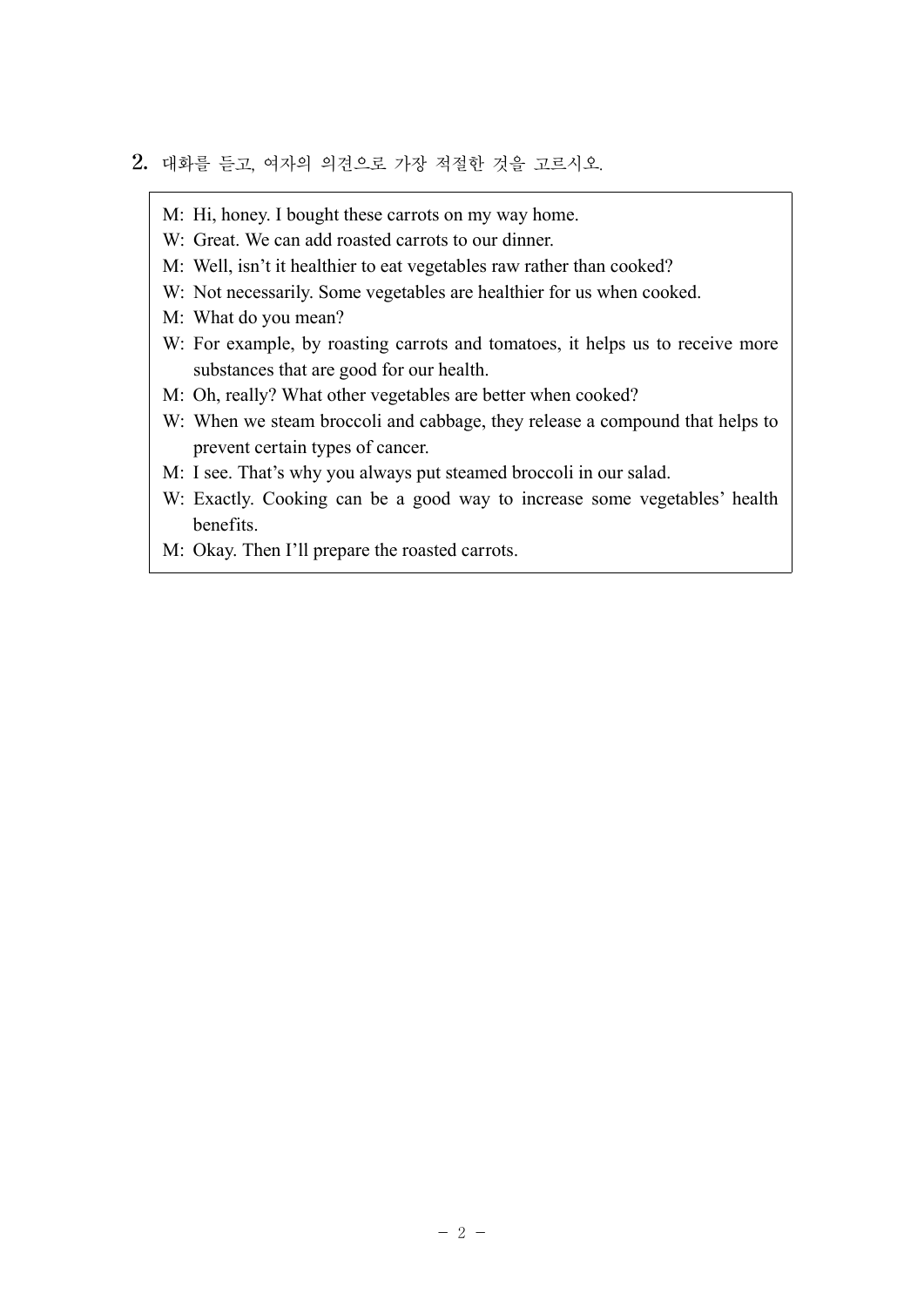- 3. 대화를 듣고, 두 사람의 관계를 가장 잘 나타낸 것을 고르시오.
	- W: Hi, are you enjoying the exhibition?
	- M: Yes. It's the most unique art exhibition that I've ever been to.
	- W: Thanks. I'm glad that you like my paper sculpture exhibition.
	- M: Oh, you must be Karen Edwards. I can't believe I'm getting the chance to meet you in front of your artwork.
	- W: Well, I'll be here for the first three days of my exhibition. Is this your first time visiting this gallery?
	- M: Yeah. I'm especially impressed with this paper sculpture. What does it symbolize, though?
	- W: I intended to represent family love when I created it.
	- M: How's that?
	- W: By putting different pieces of paper together, it becomes complete just like a family.
	- M: Wow, I can appreciate your artwork even more after your explanation. I'm so lucky that I visited this gallery today.
	- W: Good to hear that. Thanks for coming.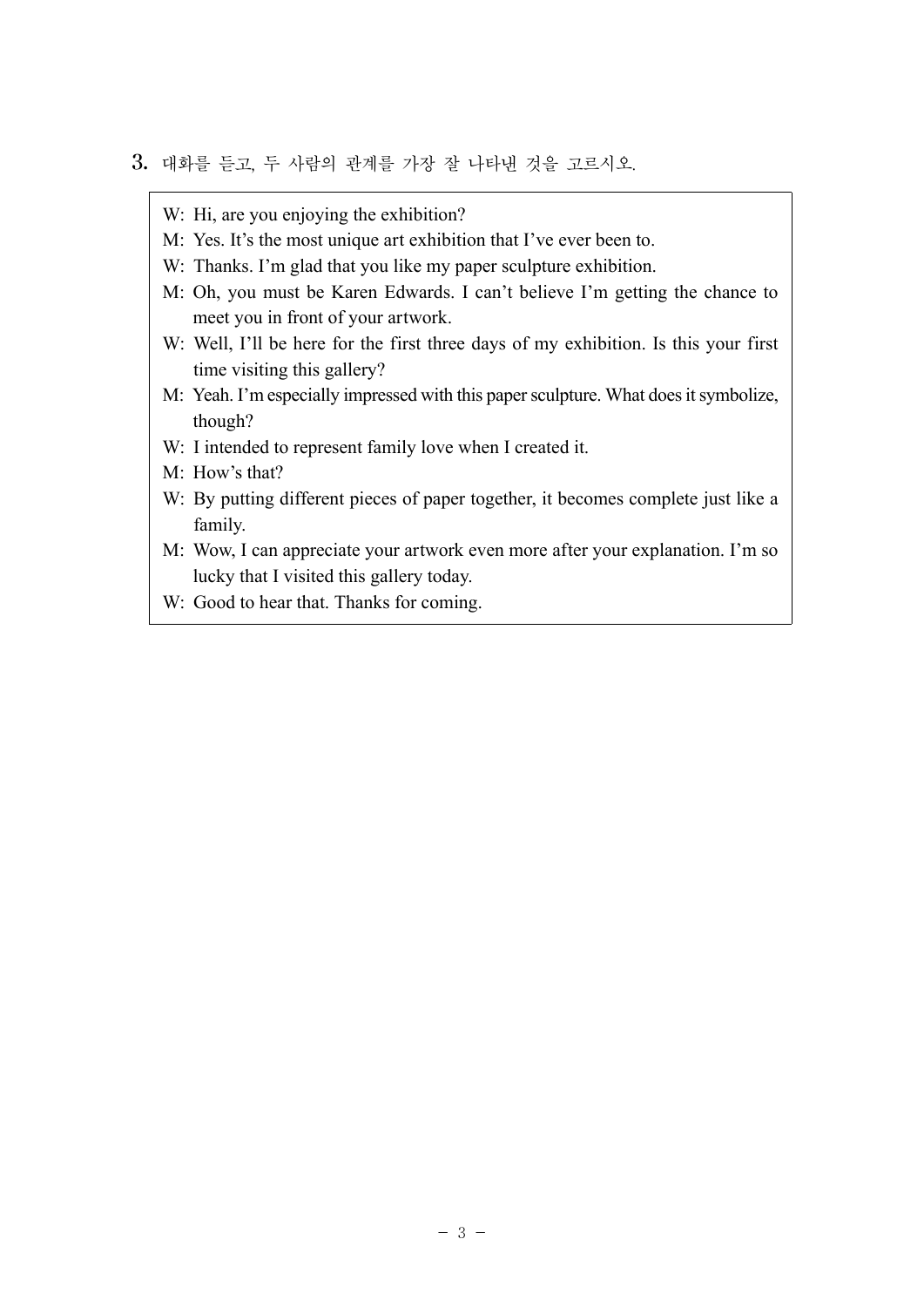## 4. 대화를 듣고, 그림에서 대화의 내용과 일치하지 않는 것을 고르시오.

- M: Kate, I heard the school broadcasting studio has been remodeled. How did it turn out?
- W: It's great. All our club members are excited about it. Here, check out this picture.
- M: Wow, it's much better than I imagined. There's even an ON AIR sign above the clock.
- W: Isn't it cool? That's my favorite part of this studio.
- M: Awesome. Oh, there's a bookshelf in the corner.
- W: We're going to keep our scripts in it. What do you think of the world map on the wall?
- M: That's perfect for the background. I also like this stripe-patterned rug on the floor.
- W: Yeah, it makes the place feel so cozy.
- M: I agree. Oh, there are three cameras. They give the studio a professional look.
- W: I know. I can't wait to start broadcasting the school news.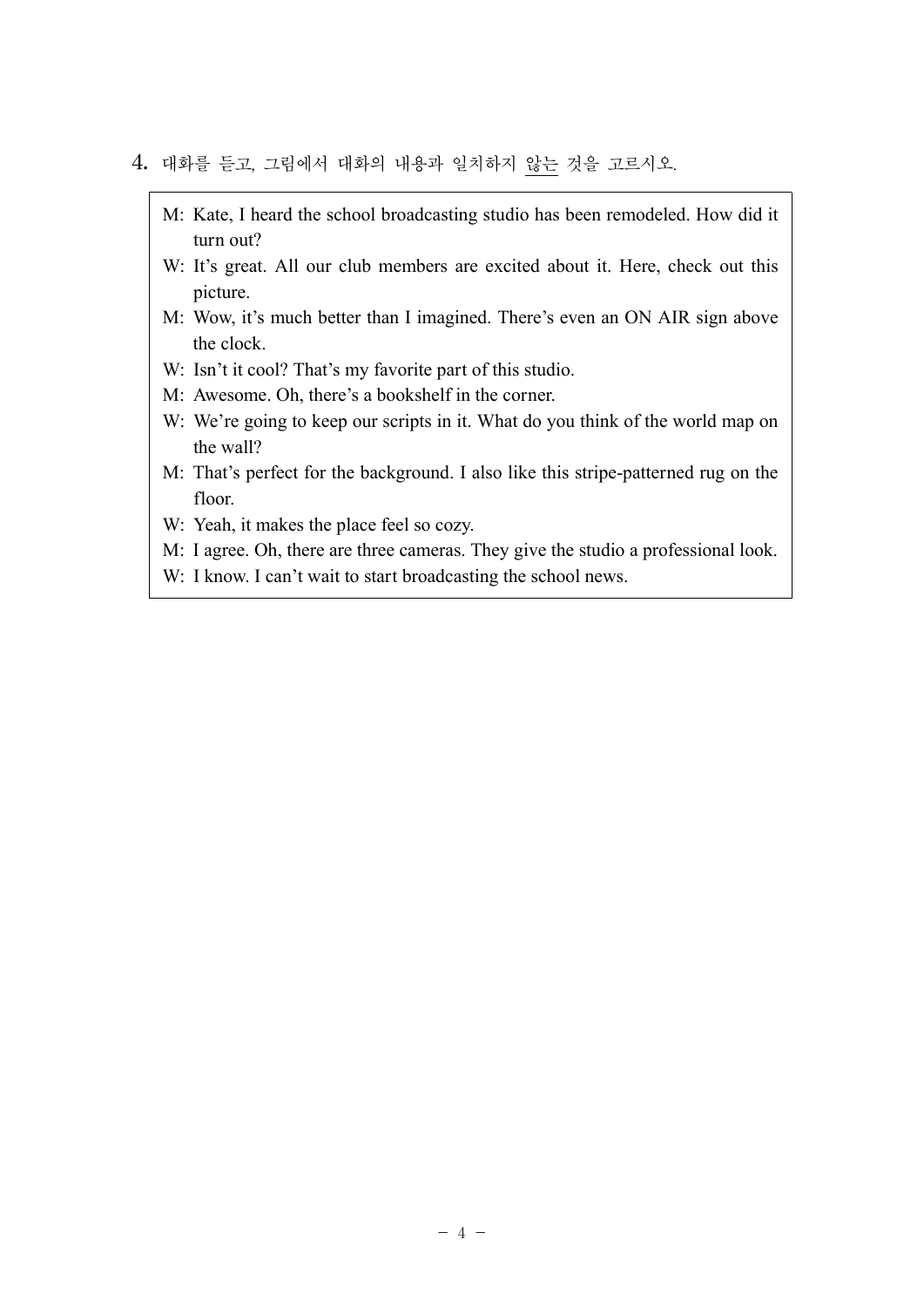## 5. 대화를 듣고, 남자가 할 일로 가장 적절한 것을 고르시오.

- W: Jason, you look worried. Is something wrong?
- M: Well, you know our badminton club has been losing members recently.
- W: That's right. We may need something to promote our club.
- M: How about a special event like offering one-on-one beginner lessons?
- W: I don't think we have enough members for that. Hmm, how about promotional posters instead?
- M: Good idea. Do you want to try creating the poster?
- W: Well, I'm not sure. I'm not good at design.
- M: Then I'll make the poster. I'll try my best to make it eye-catching.
- W: Thanks. Once you're done, I'll put the posters up around the school and on social media as well.
- M: Good. I hope this will get many students to join our club.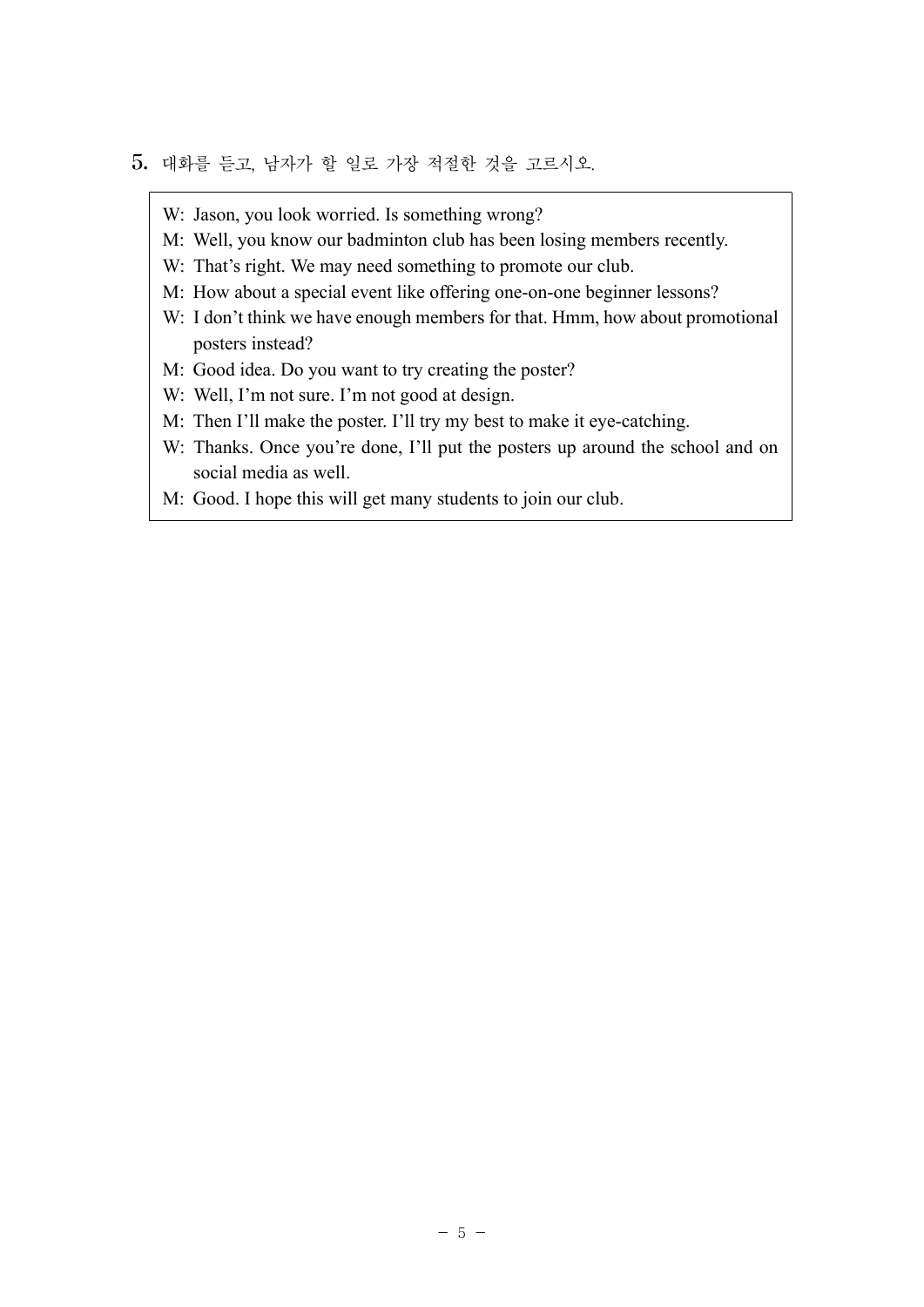## 6. 대화를 듣고, 여자가 지불할 금액을 고르시오. [3점]

- M: Welcome to Spring Road Garden. May I help you?
- W: Hi. I'm thinking of putting some flowers in the living room. What would you recommend?
- M: How about carnations or tulips in flowerpots? They're popular for home decoration.
- W: I like them. How much are they?
- M: A pot of carnations is \$20, and a pot of tulips is \$30.
- W: I'll take two pots of carnations.
- M: Good choice. I also recommend getting a spray bottle to water your flowers.
- W: Oh, I was thinking of buying one. How much is it?
- M: It's normally \$10, but I'll give you a \$5 discount on it.
- W: Thanks. I'll buy one.
- M: So, two pots of carnations and one spray bottle. Would you like them delivered? It's only \$5.
- W: No, thanks. I brought my car.
- M: Okay. How would you like to pay?
- W: I'll pay with cash.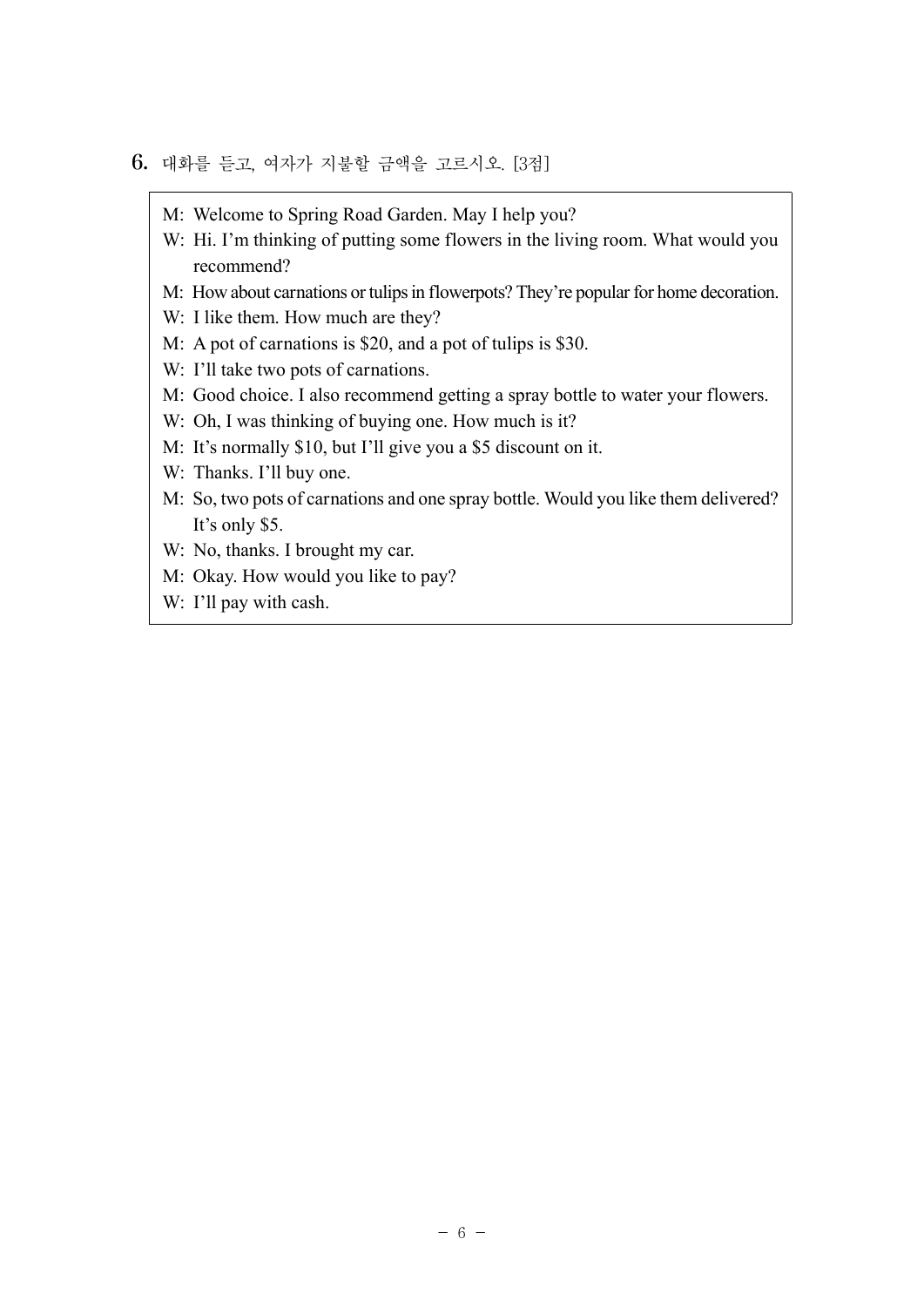7. 대화를 듣고, 남자가 과학 보고서 대회에서 상을 받지 못한 이유를 고르시오.

W: Hi, Dave. Come in.

- M: You wanted to see me, Ms. Adams?
- W: Yes. It's about the science report competition. You must be disappointed that you didn't get a prize.
- M: Well, I tried my best until the last minute, so I was wondering why.
- W: Actually, your topic was creative and interesting.
- M: How about the length? Was my report too long?
- W: No, the length was not the issue.
- M: Then, did I use any incorrect information?
- W: Not at all. It seemed that you researched the topic thoroughly.
- M: Yes. I tried to use reliable sources from the Internet and books.
- W: Good. However, you didn't include the experiment pictures in your report.
- M: Really? I thought I put them in my report.
- W: Unfortunately, you didn't. That's the reason why you didn't get a prize.
- M: Oh, I see. I won't make the same mistake next time.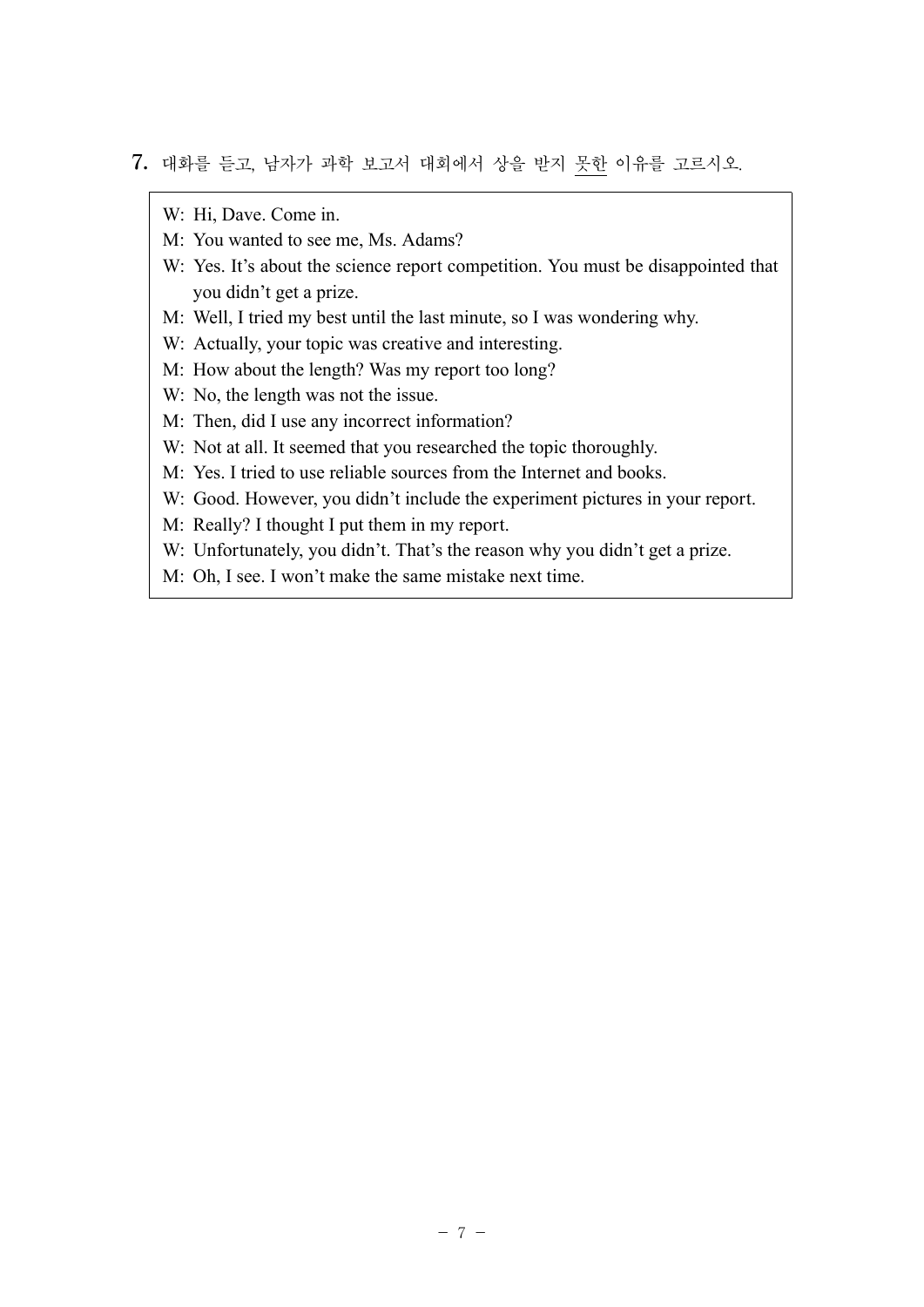#### 8. 대화를 듣고, 2022 Technology Fair에 관해 언급되지 않은 것을 고르시오.

- M: Rosa, did you find anything interesting on the community board?
- W: Hey, James. Look. The 2022 Technology Fair is going on right now.
- M: Let me see. It says the theme of this fair is "AI and the Fourth Industrial Revolution."
- W: Yeah, AI technology is the topic for our group presentation.
- M: Right. I bet we could get a lot of useful information there. Hmm, do you see where it's taking place?
- W: Yes, look here. It's being held at the civic center downtown. It's within walking distance from here.
- M: Perfect. And the admission fee is \$10 for students. Should we go?
- W: Definitely. How about going next weekend?
- M: No, we have to go this weekend. The fair ends on June 15th.
- W: Okay. Let's look into getting tickets.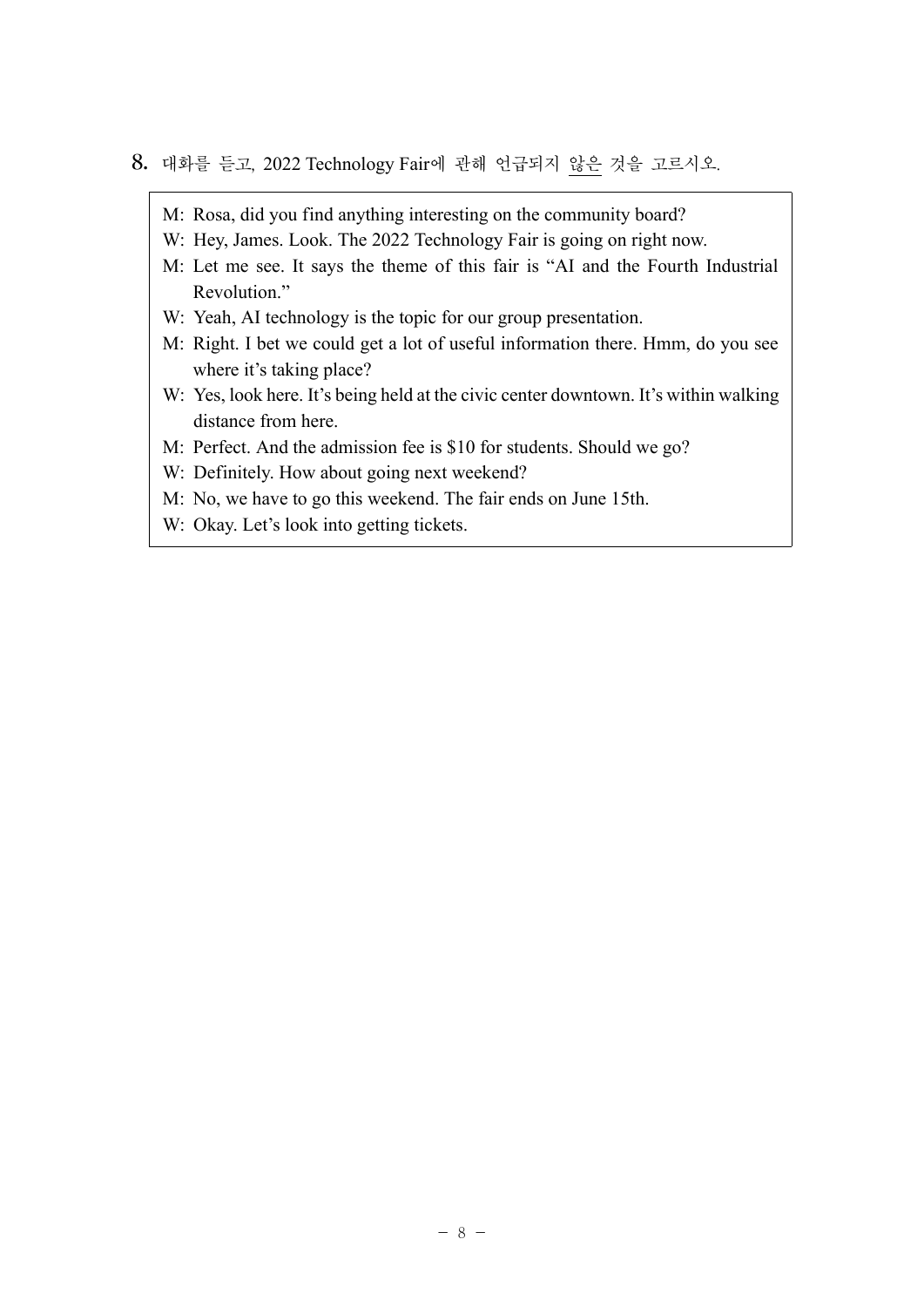- 9. Junior Money Smart Course에 관한 다음 내용을 듣고, 일치하지 않는 것을 고르시오.
	- W: Hello, parents. Do you want your children to learn how to be smart with their money? Then, sign them up for the Junior Money Smart Course. The instructor of this course is an economics professor, who will teach your children basic accounting principles and money management skills. This course is only for high school students. It'll be held at the Shellburne Community Center from Monday to Friday in the afternoon. Registration can be done on our website starting from August 1st. Please note that on-site registration is not available. Everyone who signs up will receive a planner as a gift. Set your children on the right path for their financial security. For more information, visit our website, www.juniormoneysmart.com.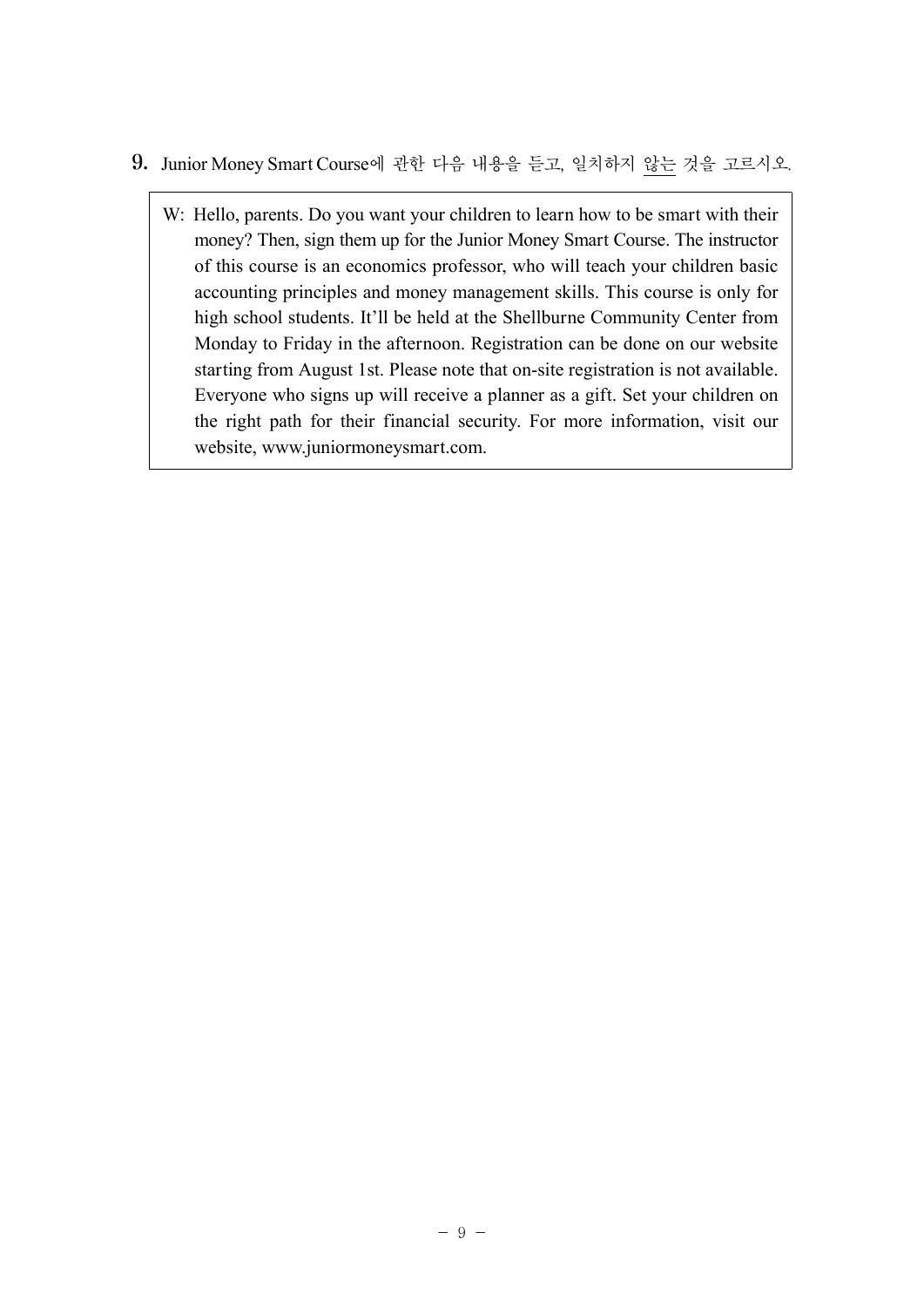#### 10. 다음 표를 보면서 대화를 듣고, 여자가 구입할 책상용 태블릿 거치대를 고르시오.

- M: Emily, what are you shopping for on your computer?
- W: I'm looking at these tablet stands for desks. Can you help me choose one?
- M: Sure. Let me take a look. *[Pause]* Hmm, these five models all look pretty good. How much do you want to spend?
- W: I'd like to keep it under \$20.
- M: Okay. Oh, it seems they come in three different materials. Do you have any preference?
- W: Well, I don't like the texture of wood. The other materials are fine, though.
- M: I see. And I think you should consider a foldable model because it's easier to carry around.
- W: But I'll mainly use it at home, so I don't need a foldable one. Plus, it seems less stable.
- M: Then there are two options left. Which one do you like?
- W: This silver one looks fancier.
- M: I agree.
- W: Okay. I'll buy this one then. Thanks for your help.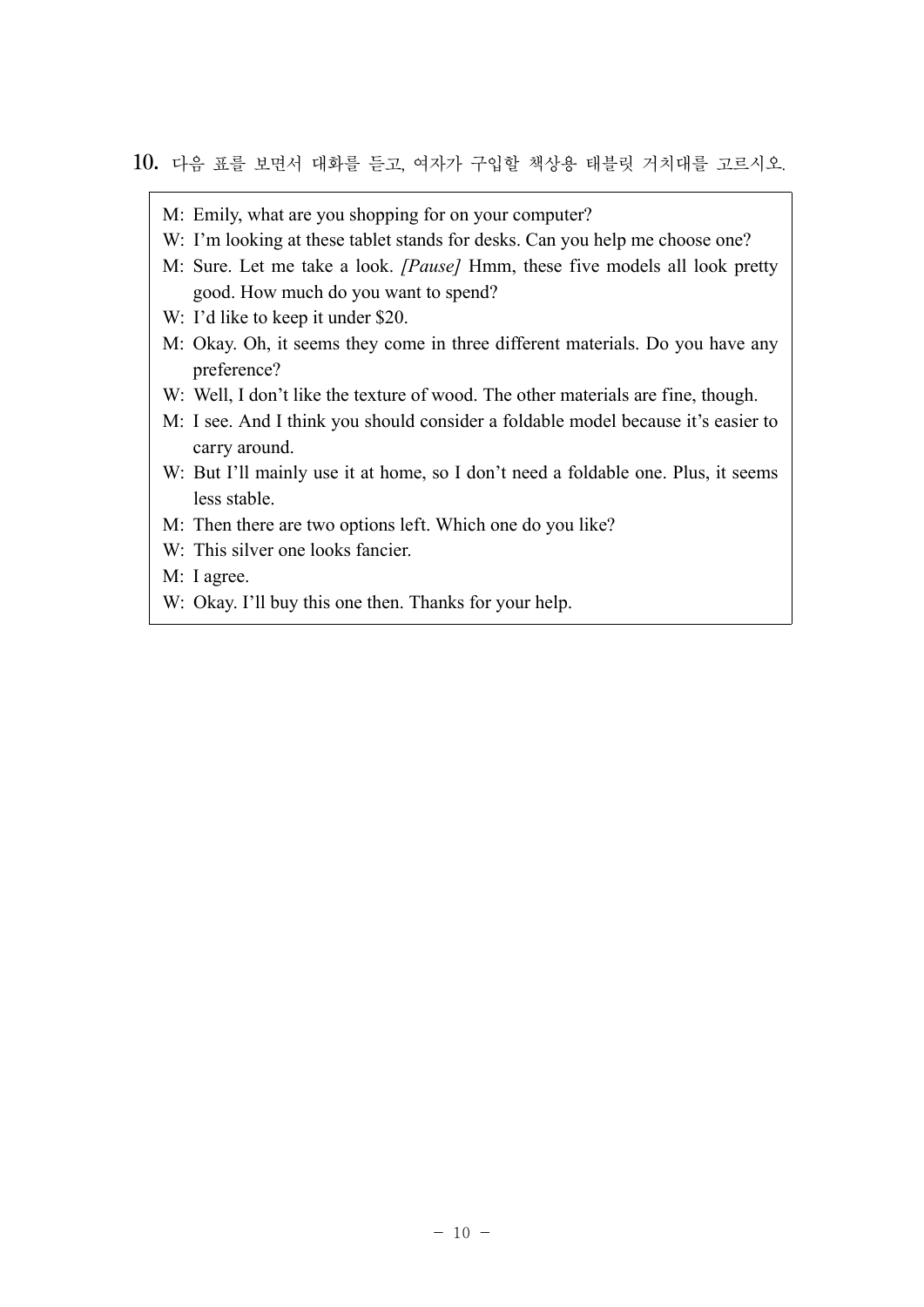11. 대화를 듣고, 여자의 마지막 말에 대한 남자의 응답으로 가장 적절한 것을 고르시오.

*[Cell phone rings.]*

- W: Honey, did you get home from work yet? The fish I ordered yesterday has just arrived, but I'll be home late today.
- M: Oh, I'll be home in two hours. Won't it go bad because the weather is so hot?
- W: I hope not. Can you store the fish as soon as you get home?

M: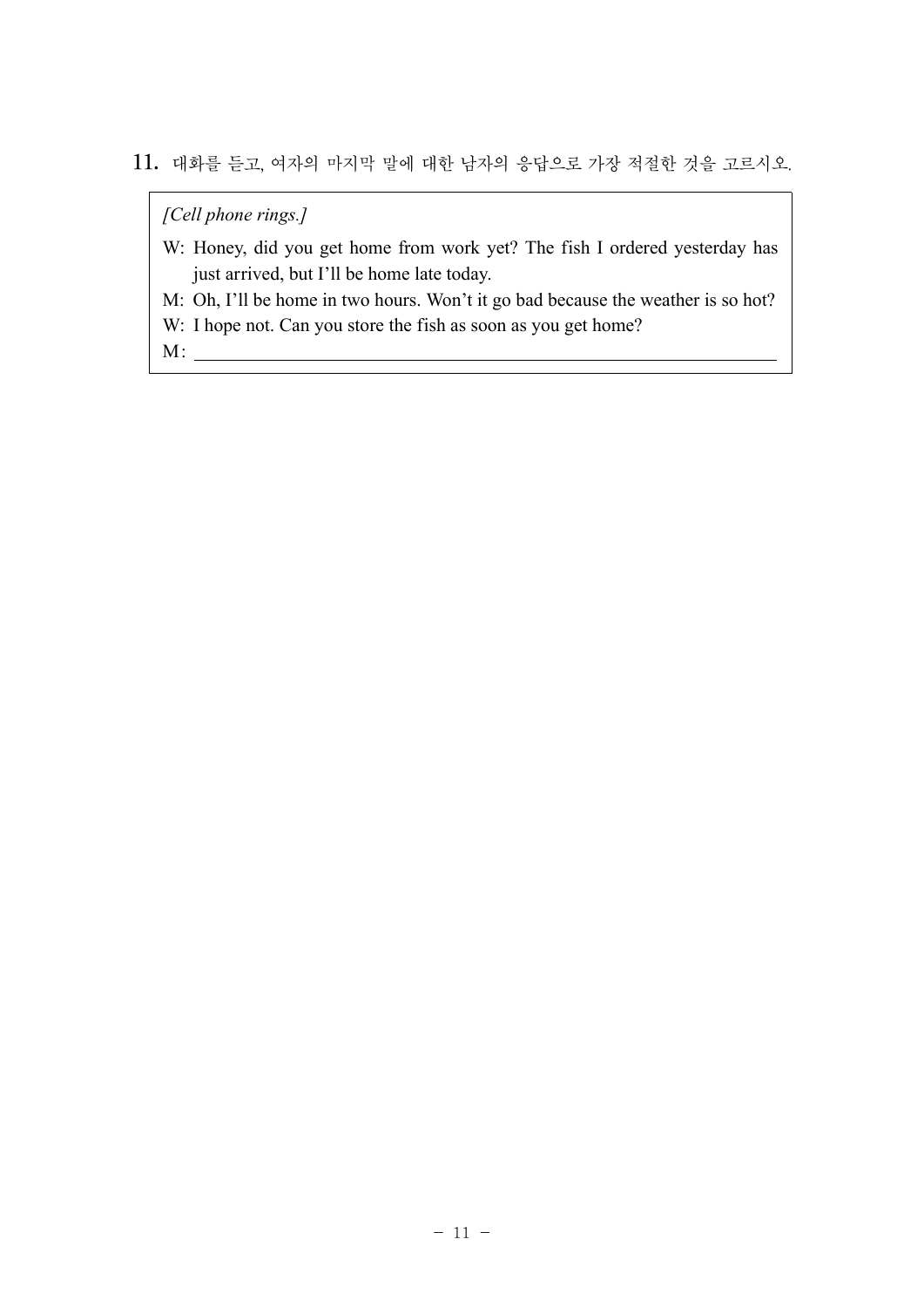12. 대화를 듣고, 남자의 마지막 말에 대한 여자의 응답으로 가장 적절한 것을 고르시오.

M: Hello, my son would love to ride on this roller coaster. Can he?

W: Well, he must be at least 130 cm tall to ride it. How tall is he?

M: Oh, my son is much shorter than that.

W: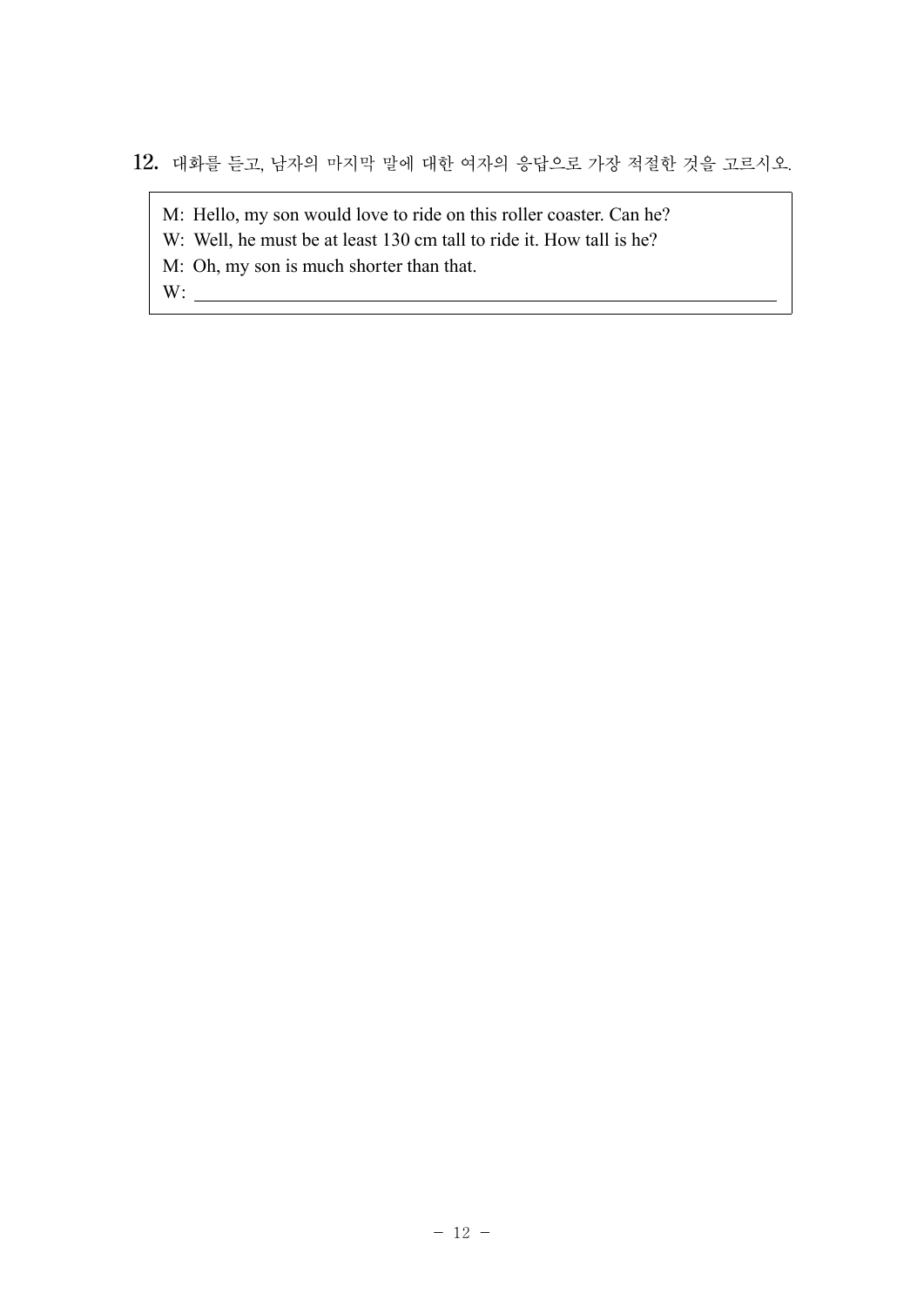- M: Grandma, I'm home. What are you making?
- W: Hi, Kevin. I'm about to bake some cream cheese bread. I know how much you love it.
- M: Of course, I do. It's really soft and delicious.
- W: Oh, sweetheart, you're too kind.
- M: No, really. It's the best. Is there anything I can help you with?
- W: That'd be lovely. Can you get the butter from the refrigerator?
- M: Sure. *[Pause]* Here it is. What should I do next?
- W: Wait. The butter looks slightly old. Do you remember when we bought it?
- M: Probably a few months ago. But usually butter lasts a long time, so it should be okay.
- W: Yeah, but it's important to always check the expiration dates before cooking.
- M: I guess you're right. It's better to be safe.
- W: Let me take a look. *[Pause]* Oh, dear. The print on the package is too small for me to read.

M: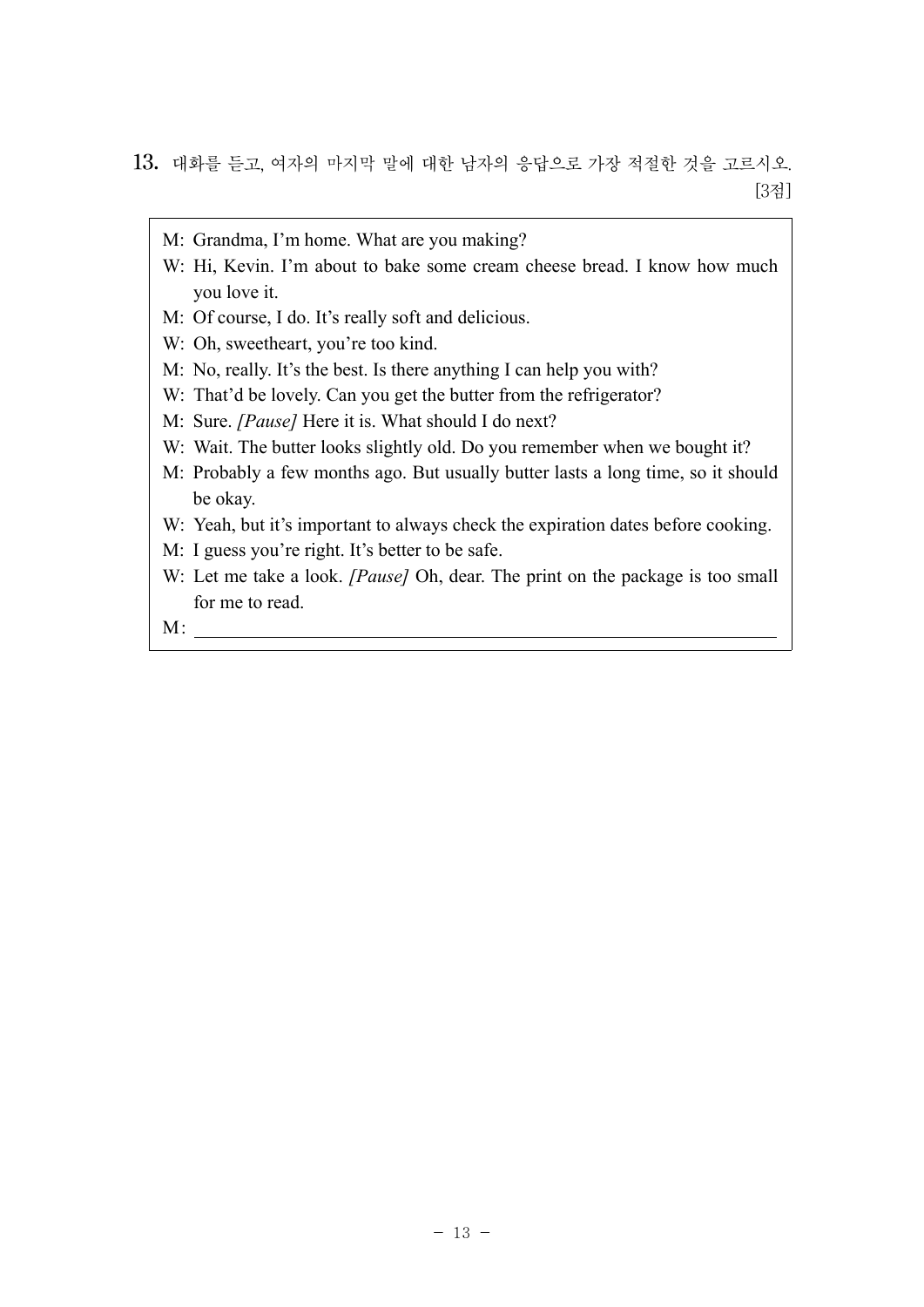14. 대화를 듣고, 남자의 마지막 말에 대한 여자의 응답으로 가장 적절한 것을 고르시오.

W: Hi, Mr. Taylor.

- M: Hi, Christie. How is the preparation for the school's Eco-Festival going?
- W: Well, our club is planning to hold a quiz event during the festival.
- M: Sounds interesting. What is the quiz about?
- W: It'll be on the best-selling book, *An Eco-Friendly Way of Life*.
- M: I've read that book. It's educational and fascinating.
- W: Yeah. I think the students will be really into it. Plus, as a present, each participant will receive an eco-bag made from recycled materials.
- M: Oh, that's why you asked me to order the eco-bags. How many students have signed up for the quiz event so far?
- W: Far more than we expected.
- M: That's great news!
- W: Yeah, but I'm really concerned because we didn't prepare enough eco-bags.
- M: Don't worry. I'll order more if you need. We still have funds that can be used for the festival.

W: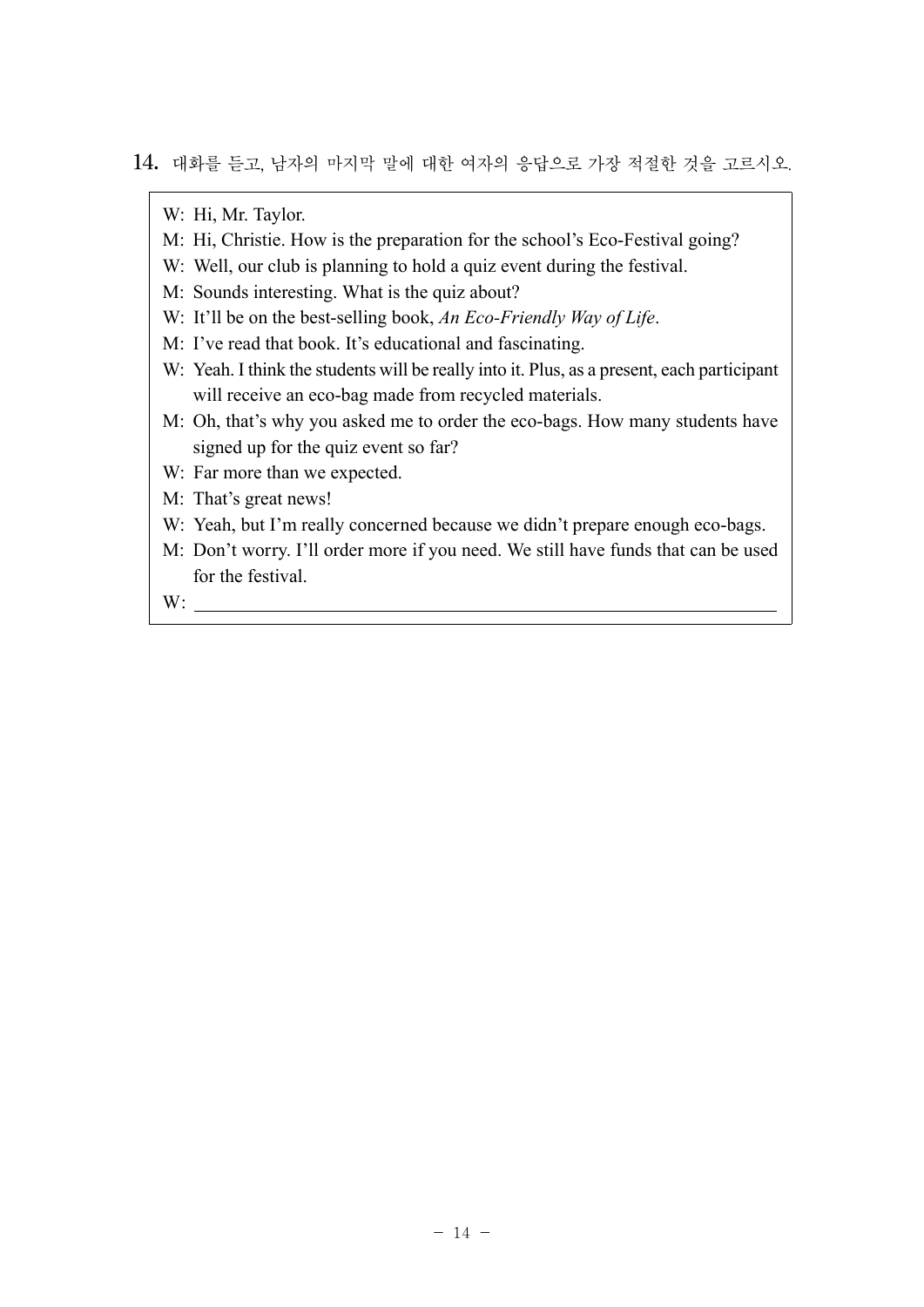15. 다음 상황 설명을 듣고, Tom이 Alice에게 할 말로 가장 적절한 것을 고르시오. [3점]

M: Alice runs an online shopping mall. Recently, some of her customers left negative reviews about her products. She's worried that these comments will cause customers to turn away from her business. She visits her friend Tom, who also runs an online shopping mall, and asks for his advice. Tom thinks that those negative comments can be useful, as they can help owners to better understand consumers' needs and to improve the quality of the products. He believes this can contribute to a sales increase in the end. So, Tom wants to tell Alice that she needs to make use of negative reviews to improve her business. In this situation, what would Tom most likely say to Alice?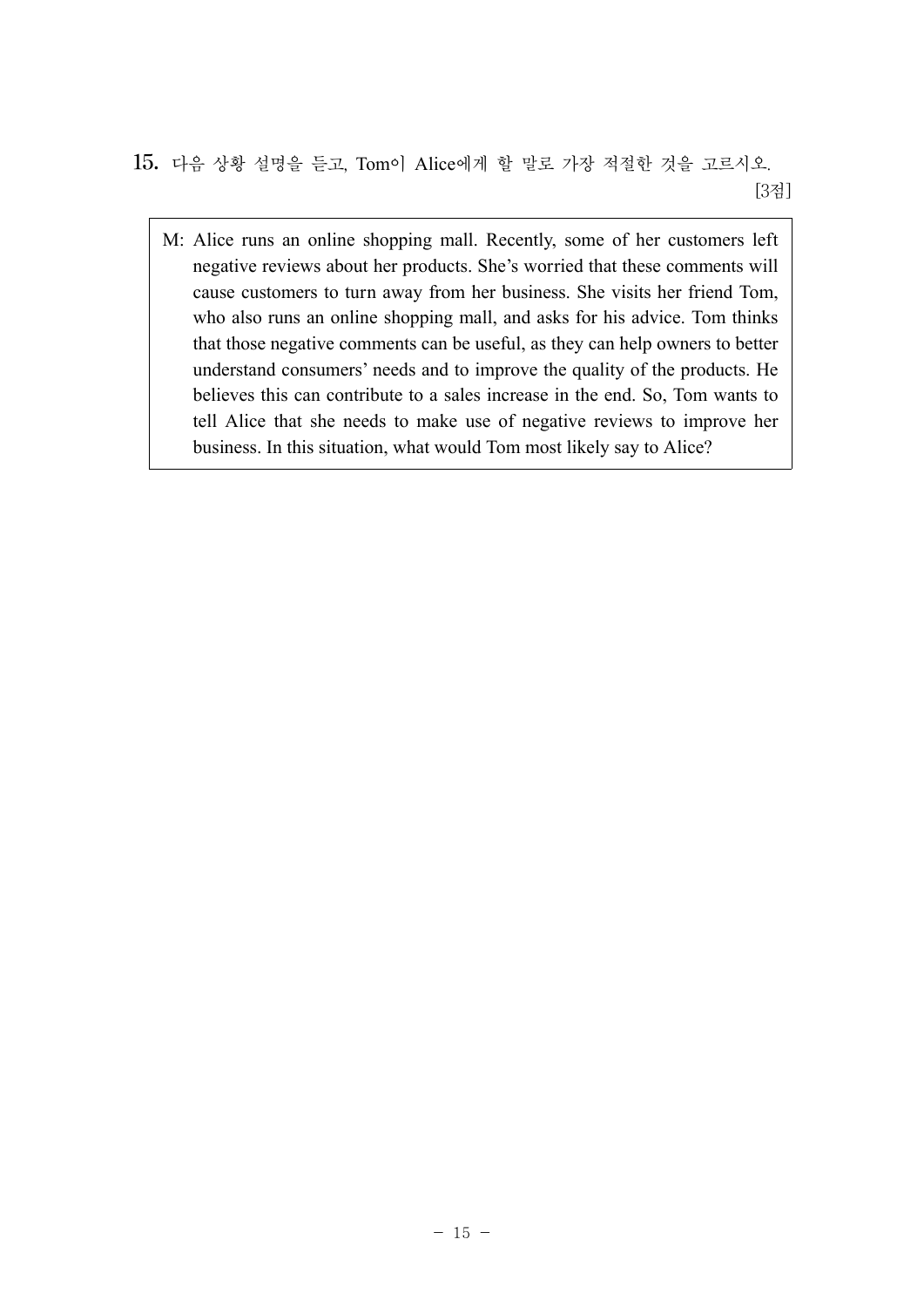16번부터 17번까지는 두 번 들려줍니다.

[16~17] 다음을 듣고, 물음에 답하시오.

W: Hello, students. We all know birds are expert nest builders. So today, we'll learn about the reasons that some materials are used in bird nests. Firstly, many types of birds incorporate different kinds of materials to keep their nests warm. Particularly, feathers are commonly used for this purpose. Secondly, some bird species build their nests along the side of cliffs or buildings, which requires sticky substances. These birds use mud because it attaches well to vertical surfaces. Next, some tiny birds normally build small cup-like nests with light materials, so they need an additional material to bind them. They often use spiderwebs to fasten these nesting materials together. Lastly, some species of birds that live in cold environments use certain objects to protect their eggs. These birds gather stones for their nests to place their eggs on. This keeps their eggs above ground level, which reduces the danger of flooding from melting ice. Now, let's watch a short video clip about these fascinating bird nests.

16. 여자가 하는 말의 주제로 가장 적절한 것은?